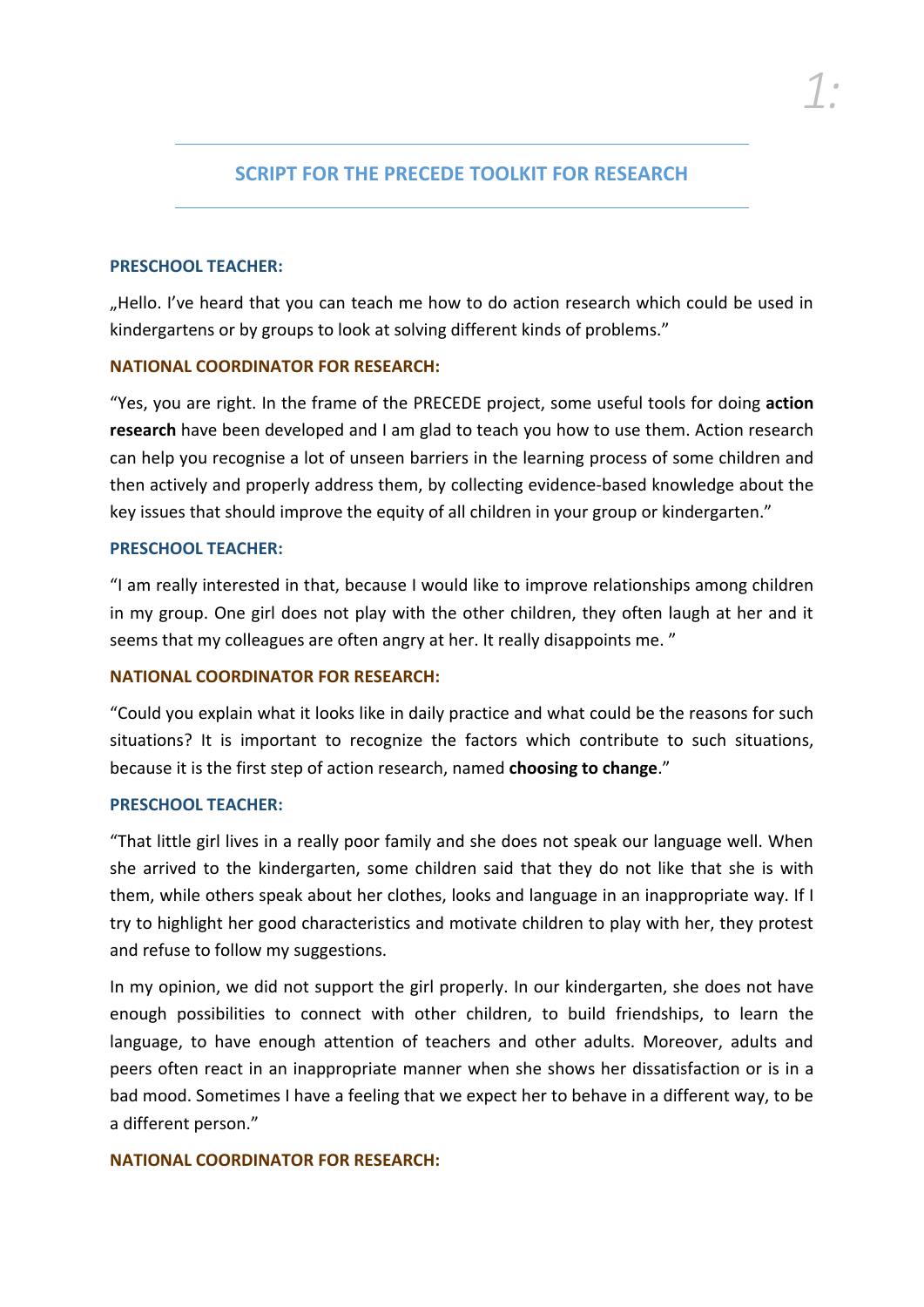"What makes you feel that way?"

### **PRESCHOOL TEACHER:**

"I think that the children in my group do not have enough experience in communication with someone who speaks a different language, who has different habits and reacts to things differently. From my point of view, they do not have enough chances to learn about other cultures, different people and they do not know how to build relationships with that girl.

*2:*

I have a feeling that children need more opportunities to learn about diversity and chances to develop their social skills. Maybe those themes are not visible enough in our curriculum and presented in a proper way. I also thing that girl does not receive enough support in the process of her development and learning, because it is not easy for her to follow the curriculum and activities which are organised for the majority of children."

### **NATIONAL COORDINATOR FOR RESEARCH:**

"It seems like a lack of respect for diversity. Do you have some idea how to improve that situation?"

#### **PRESCHOOL TEACHER:**

"No. Moreover, I do not know how to start."

### **NATIONAL COORDINATOR FOR RESEARCH:**

"Firstly, you need to recognise that each child is an individual and that your class needs to recognise differences and diversity in the class, family, community and society and be a welcoming environment for every person. So, the question is: "How can you **change the kindergarten's environment and practices?**" We begin by thinking about all the people this issues affects:

- young children in the community and in the kindergarten
- **P** parents and families living in the community
- the kindergarten director and preschool teachers
- **the children unable to attend the kindergarten or excluded through discriminatory** practices or policies

Action research needs to include these actors in the planning, research, review and analysis and then coming to decisions about how to change the causes/roots of the problems.

### **PRESCHOOL TEACHER:**

**"**It is difficult to get people together, but we can try. What should we discuss?"

### **NATIONAL COORDINATOR FOR RESEARCH:**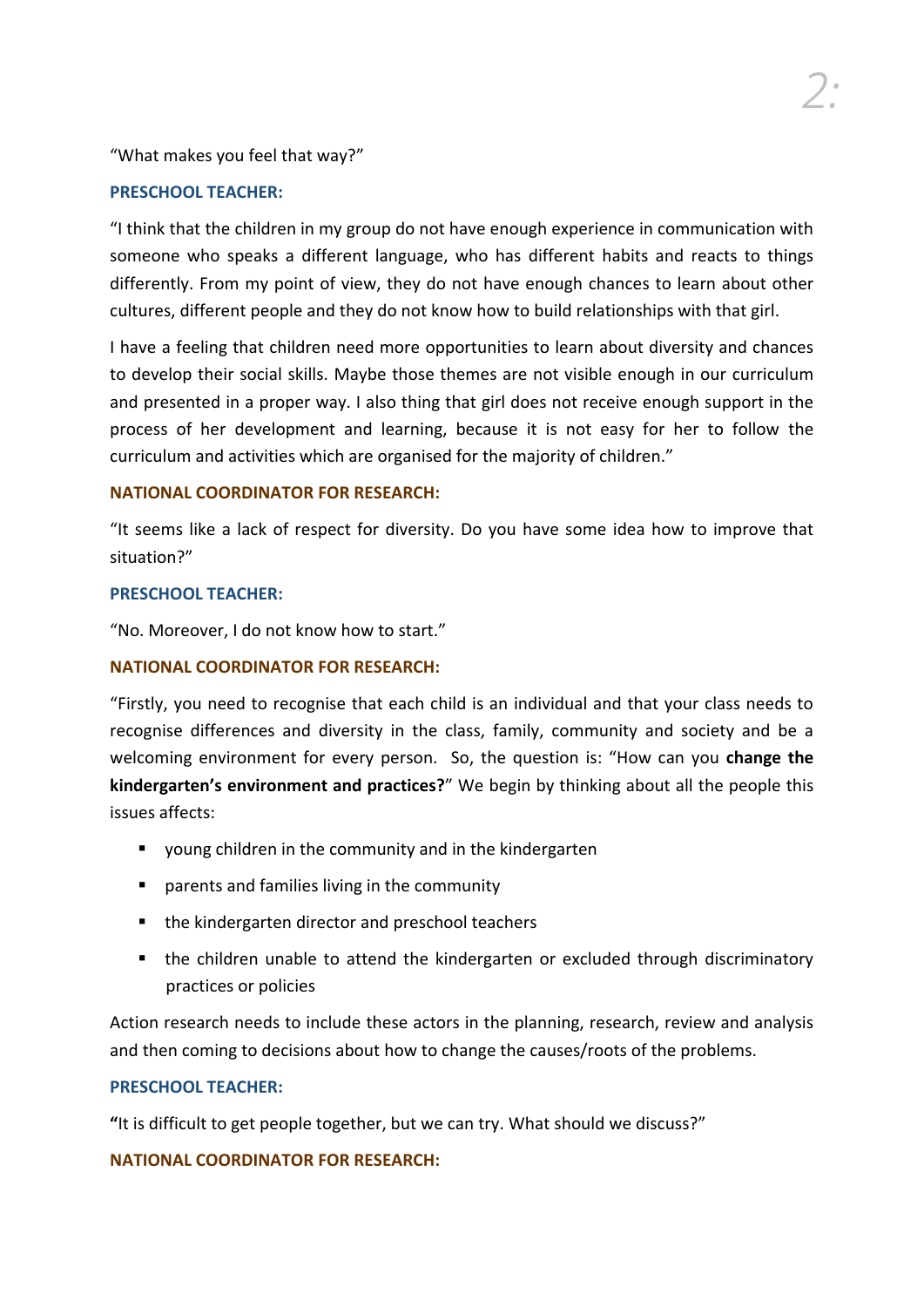"You could organise a meeting to get people together and look at the challenges you face in trying to include all types of diversity in our kindergarten and to meet the individual needs of young children. So, you should find answers to the following questions:

- What happens in your group of children?
- What are the reasons for your, the parents', preschool teachers' and children's concerns?
- Which kind of barriers and bottlenecks are you or your children faced with?"

It is best if you write down all the comments and suggestions so that you can review them one by one and see what the most common issues are for everyone."

### **PRESCHOOL TEACHER:**

"For the beginning, I can invite my colleagues, parents and other kindergarten staff to a meeting. I can also invite some representatives of NGOs which work in our community, which care about young children and their inclusion into society. Like that, we will choose the change which will be the subject of our action research.

I will contact you after the meeting."

# **A FEW DAYS LATER**

### **PRESCHOOL TEACHER:**

"Hello. I am glad to inform you that we had a very successful meeting. We decided that we would like to conduct action research directed to the improvement of skills of children in my group for respecting diversity. We also concluded that we will work on the improvement of preschool teachers' skills to educate different children and to be more focused on the peace building in our kindergarten. Is it not exciting?

What should we do now?"

# **NATIONAL COORDINATOR FOR RESEARCH:**

"Now is time for **planning for change**. You and your partners should think about the following questions:

- What do you want to improve?
- How can you improve it? How can you start the action?
- Who can help you and how?
- Do you already have some experience about the topic? What do you already know? What should you investigate in more detail?
- What are the possible challenges or obstacles in that process?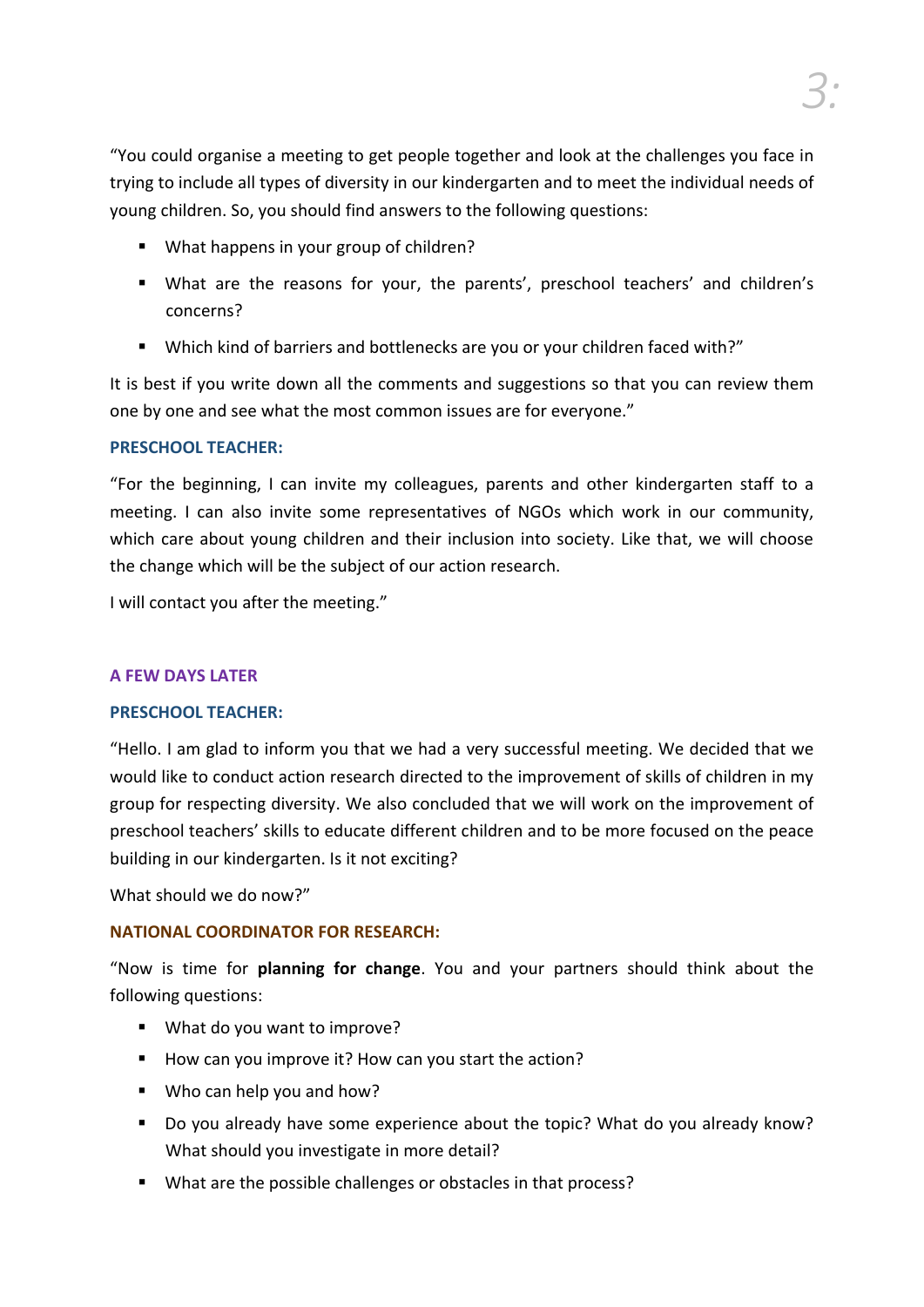*4:*

It is important to find one small thing that is problematic and can be the focus of your action, in your kindergarten, rather than to try to make too big and unrealistic changes."

### **PRESCHOOL TEACHER:**

"I would like to start with the respect for diversity, that **every child in my group feels that he or she is welcome and belongs to our society**. I believe that I can implement some specific toolkit and to observe its impact on the children's behaviour. My colleagues will help me.

I know that some specific programmes and activities exist which can help us get to know each other better, as well as to build our capacity to increase children's commitment about social justice and equity. I really want to try it."

### **NATIONAL COORDINATOR FOR RESEARCH:**

"Does it mean that you would like to improve the capacity of your group to be more inclusive **by using some specific educational toolkit**?"

### **PRESCHOOL TEACHER:**

"Yes. Do you know if something like that exists?"

# **NATIONAL COORDINATOR FOR RESEARCH:**

"Yes. One of such programmes is the PRECEDE toolkit for respecting diversity and peace building in the kindergartens setting. Do you have some experience with using similar toolkits?"

### **PRESCHOOL TEACHER:**

"I know that my colleagues do something like that, but I never tried to use this toolkit in my practice."

### **NATIONAL COORDINATOR FOR RESEARCH:**

"If you want, the implementation of the PRECEDE toolkit could be the action which you will take to reach your goal."

### **PRESCHOOL TEACHER:**

"I agree, even though I do not believe that I can do it myself. Tell me, what should I do exactly?"

### **NATIONAL COORDINATOR FOR RESEARCH:**

"Firstly, you should decide what you want to investigate in more detail and who can help you and how."

# **PRESCHOOL TEACHER:**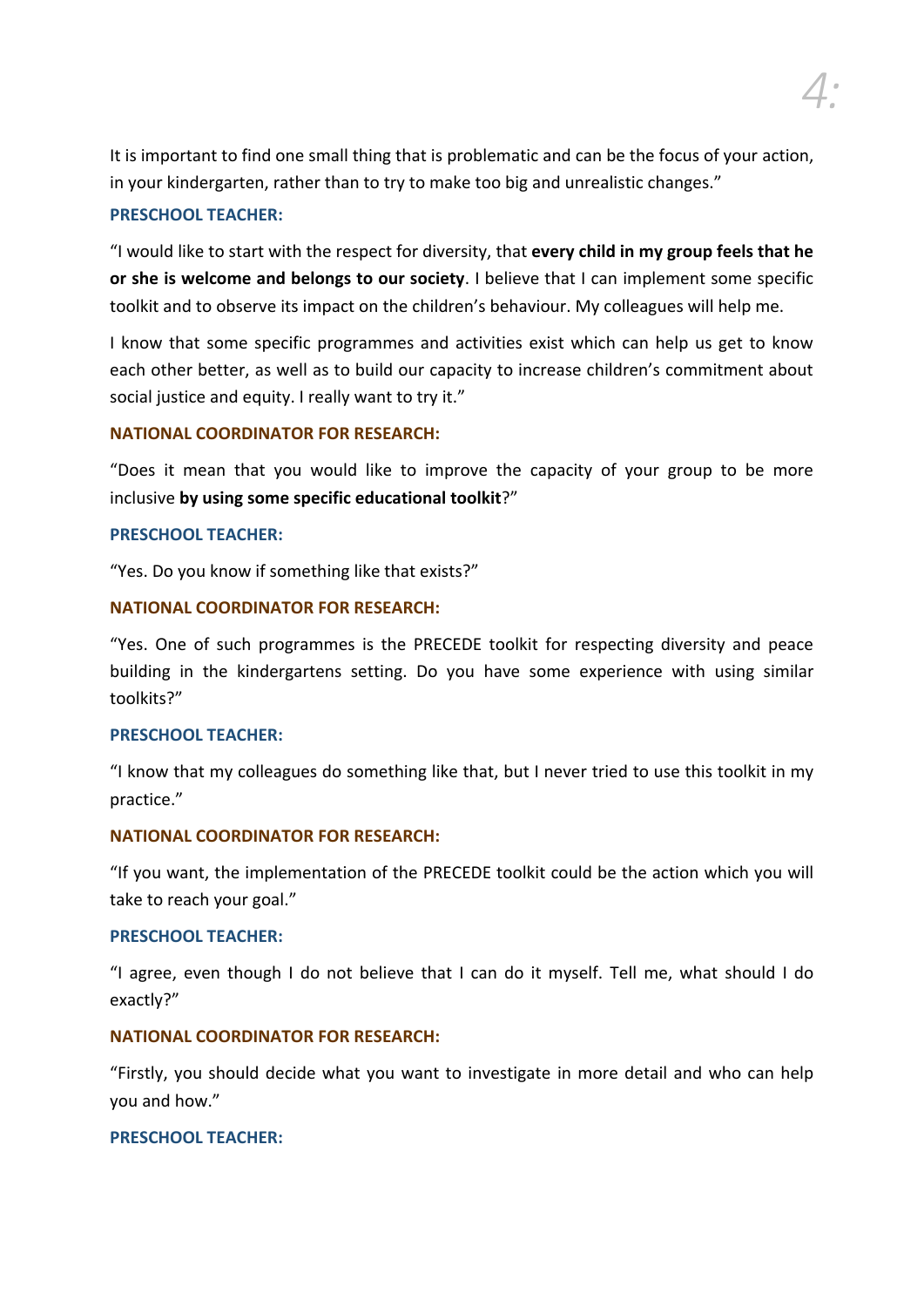"In my opinion, it is necessary that I investigate which kind of attitudes about respect for diversity the children in my group have. After that, I will implement an action and check if this action contributed to some changes in that direction."

### **NATIONAL COORDINATOR FOR RESEARCH:**

"Yes. Is that all you need?"

### **PRESCHOOL TEACHER:**

"I would also want to know in which situations the children refuse to play with the girl."

### **NATIONAL COORDINATOR FOR RESEARCH:**

"Do you think that you can do it alone?"

### **PRESCHOOL TEACHER:**

"No. I have never done something like that. Maybe you can help me by finding a way that I can measure all these fields."

### **NATIONAL COORDINATOR FOR RESEARCH:**

"I can help you to collect data and implement your action. It means that we are going to prepare the next stage of your action research, called **creating the change**."

### **PRESCHOOL TEACHER:**

"Tell me, which kind of data should I collect?"

# **NATIONAL COORDINATOR FOR RESEARCH:**

The evidence to be gathered is determined by the focus of the research. Normally, the gathering involves a range of approaches and include both quantitative and qualitative data. **Quantitative data** such as trends in attendance rates or in enrolments can help to paint the bigger picture; attitudinal questionnaires can also help and the analysis of the results can provide a useful basis for further enquiry. **Qualitative data**, however, will provide a richer base of inquiry – such data is well grounded, in close proximity to the specific situation and embedded in its context. It also tends to provide a more holistic picture as well as a more complex one. The data is collected over a sustained time and moves beyond a snapshot of how things are. That helps to answer why and how things are as they are. Because of all these reasons, qualitative data can help you be more confident in our understanding of what is or has been going on.

You may choose to include a variety of data, such as observations, analyses, diagrams, sketches, quotes, children's comments, scores, thoughts, and feelings. You can also choose to use some research journals to collect field notes.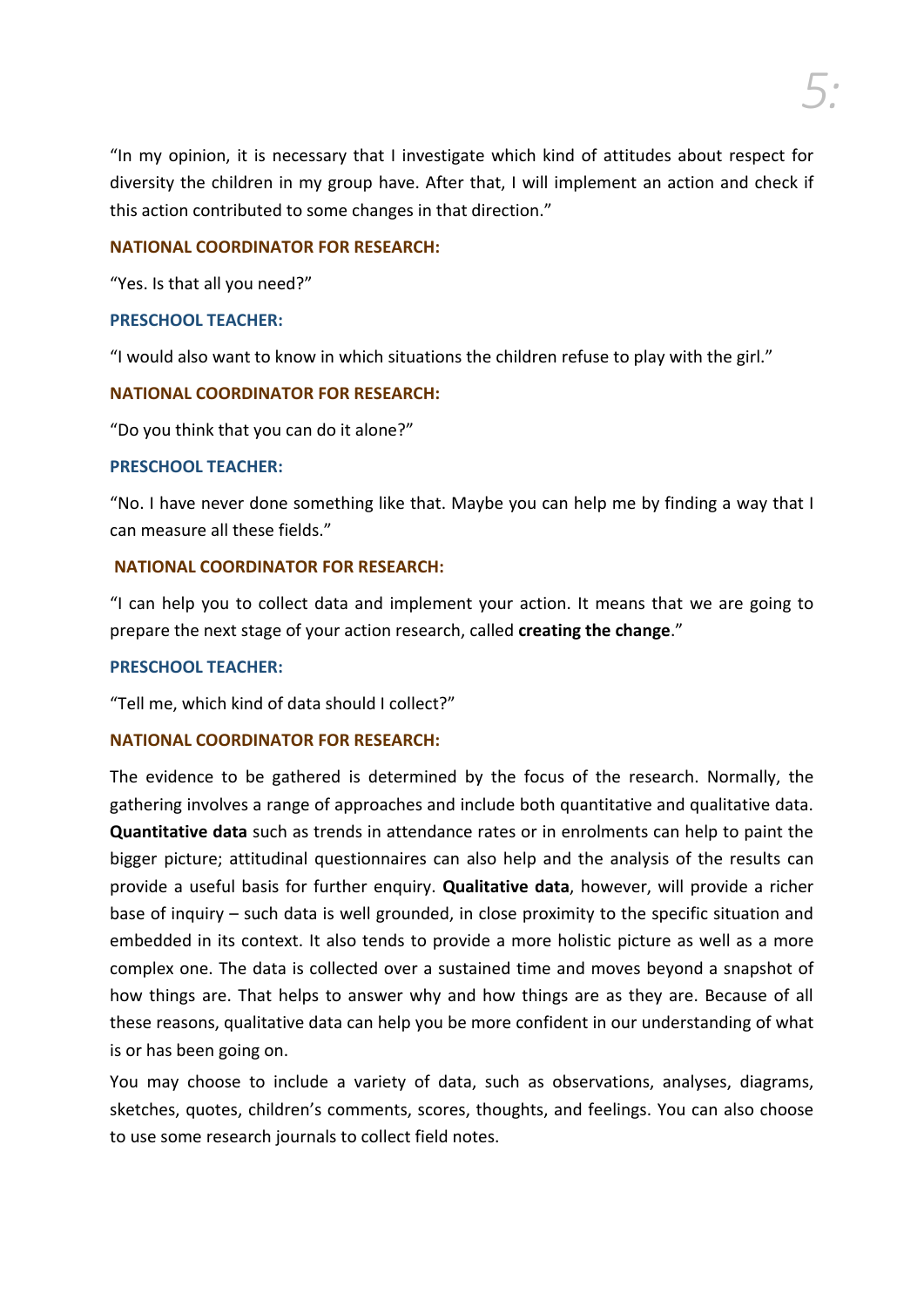After each activity, you should make a quick note to yourself in your research journal and you can develop more detailed observations later. You also can record your insights and observations at the end of the day - this does not have to take a large amount of time. Another possibilities is that you reflect on the back of your activity plans.

What do you think, how can you collect the data you need for the purpose of your research?"

### **PRESCHOOL TEACHER:**

"Observation sounds interesting to me. What is it, exactly?"

### **NATIONAL COORDINATOR FOR RESEARCH:**

"It is a research method that can help researchers study people in their native environment in order to understand their perspective. The most important thing is that you know what the purpose of your research is and what you need to observe. In the objectivity of your observation, an action checklist can be useful. You can also use videotaping and analyse the behaviour of your children in peace, after having directly worked in the group."

#### **PRESCHOOL TEACHER:**

"I will do that. I will prepare some checklists and I will record some specific situations in my group of children so I can analyse them."

### **NATIONAL COORDINATOR FOR RESEARCH:**

"Perfect. I suppose that you are ready for your action. What will you do?"

#### **PRESCHOOL TEACHER:**

"I will observe the behaviour of my children in the next two weeks. I will pay special attention to the behaviour of children when they interact with the girl. I will also investigate the behaviour of that girl in different social situations."

#### **NATIONAL COORDINATOR FOR RESEARCH:**

"Ok. When will you start with the action?"

#### **PRESCHOOL TEACHER:**

"I will begin with the implementation of the PRECEDE toolkit when I will be sure that my observation has given me an insight in the attitudes and behaviours of children which should be improved by the action. I expect that I will be ready for the action in one month."

#### **NATIONAL COORDINATOR FOR RESEARCH:**

"Tell me more about the results that you expect from your observation."

#### **PRESCHOOL TEACHER:**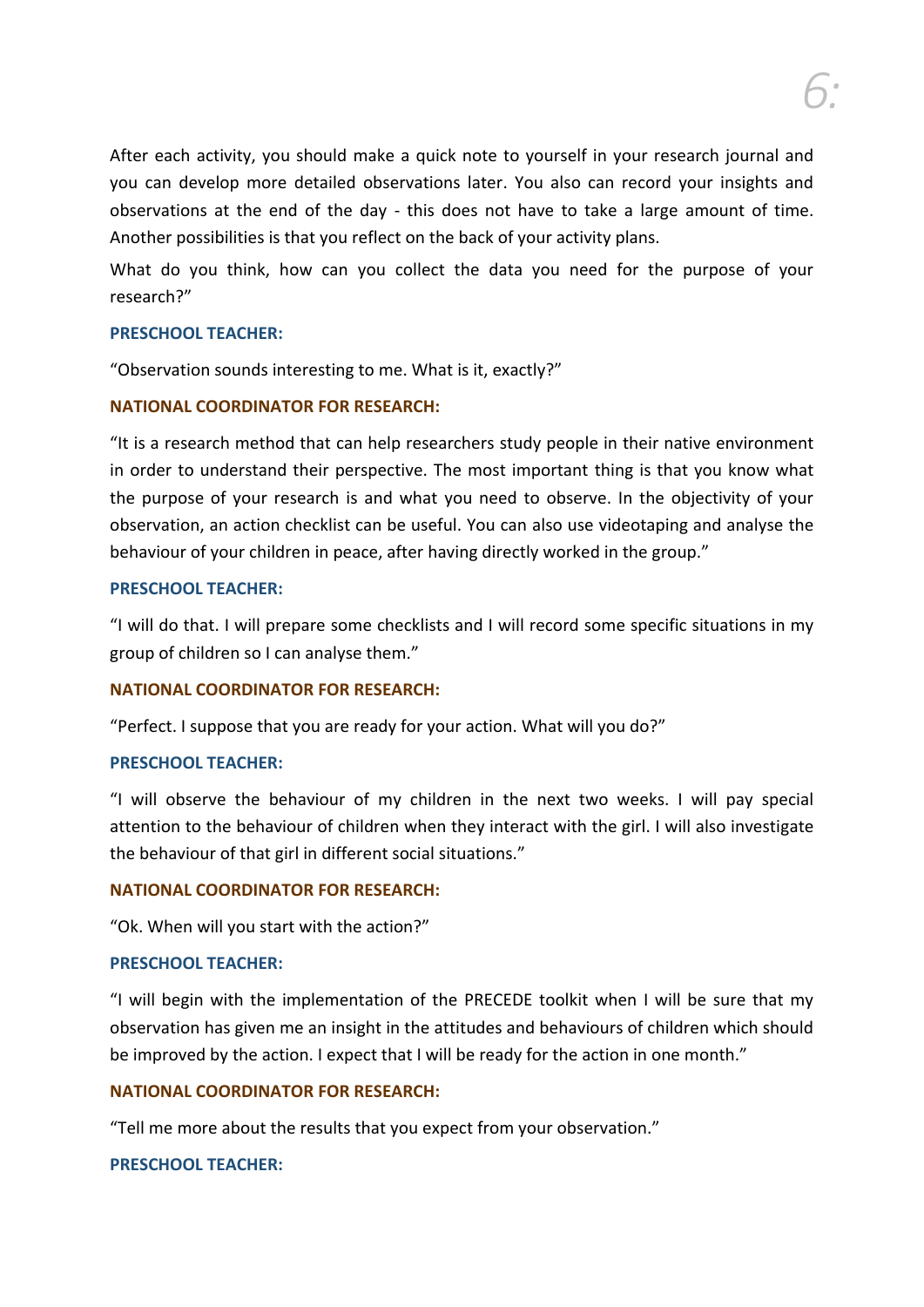"I will try to explain how this girl and her peers communicate, in which situations this girl is most excommunicated and which kind of behaviour she uses in those moments. I think that I need around two weeks to observe and analyse that. After that, I will work intensely with my children on the implementation of the toolkit for respecting diversity and peace building. After three months, I will observe the behaviour and communication of my children again and I will be able to conclude if that toolkit works or not."

### **NATIONAL COORDINATOR FOR RESEARCH:**

"I really like your plan. I see that **your research has a social value, a scientific validity, well developed procedure, and well-chosen participants and methodology**. I wish you good luck."

# **A REPRESENTATIVE OF AN NGO IS COMING FROM THE SHADOW. HE/SHE IS LISTENING TO THE CONVERSATION.**

### **REPRESENTATIVE OF THE NGO:**

"I heard your conversation. I find it very interesting. Do you think I could participate in that process?"

### **NATIONAL COORDINATOR FOR RESEARCH:**

"Who are you?"

### **REPRESENTATIVE OF THE NGO:**

"I work in an NGO which tries to make some changes in our society, according to all the challenges of institutional forms of discrimination."

### **NATIONAL COORDINATOR FOR RESEARCH:**

"Ok. Why do you want to join us?"

### **REPRESENTATIVE OF THE NGO:**

"I like the plan of your action research. However, I think that the entire society should make some efforts to build an inclusive and non-discriminant culture. I would also would like to be more active in improving the equity of different policies, especially those concerning the education and development of young children."

### **NATIONAL COORDINATOR FOR RESEARCH:**

"Nice. How do you plan to do it?"

# **REPRESENTATIVE OF THE NGO:**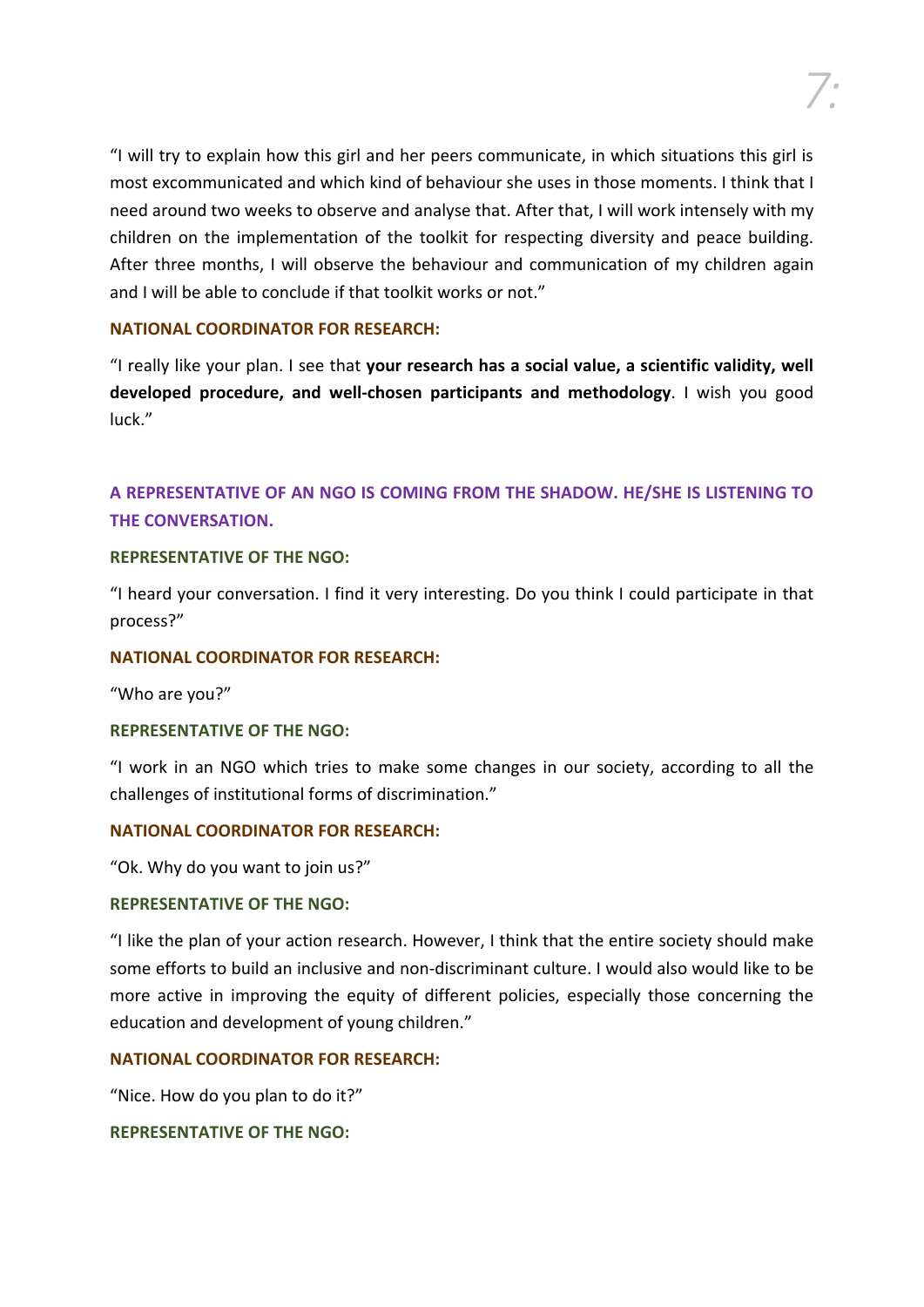*8:*

"I think that my NGO can correct or change policy issues about the respect for diversity and peace building. I just do not know how to collect evidence that prove that some kinds of policies are more inclusive than others."

### **NATIONAL COORDINATOR FOR RESEARCH:**

"Then you are on the right place. You really can do it together."

### **REPRESENTATIVE OF THE NGO:**

"How we are going to do that?"

### **NATIONAL COORDINATOR FOR RESEARCH:**

"You can try to find an answer on the following question: **How to improve social justice in the specific kindergarten?**. How does it sound to both of you?"

### **PRESCHOOL TEACHER AND REPRESENTATIVE OF THE NGO:**

"We like it."

### **NATIONAL COORDINATOR FOR RESEARCH:**

"Your common work and efforts can increase a chance to prevent further discrimination of some children. You should know that the personal qualities and practices of the respect for diversity and peacebuilding are essential for a program's success or failure."

### **REPRESENTATIVE OF THE NGO:**

"I agree. Programs do not change people, relationships do. That is why we should find the weaknesses in the vision, values and practice of the staff in the kindergarten that are responsible for the discriminative practice."

### **NATIONAL COORDINATOR FOR RESEARCH:**

"What do you plan to do exactly?"

### **REPRESENTATIVE OF THE NGO:**

"I would like to create some focus groups with the kindergarten staff about the ways in which they support vulnerable groups of children. After that, my NGO can organise some trainings about the culture of respect for diversity and teach them how to improve their practice. Then we can repeat the same focus group and check if something happens in the meantime."

### **NATIONAL COORDINATOR FOR RESEARCH:**

"Which kind of changes do you expect?"

### **REPRESENTATIVE OF THE NGO:**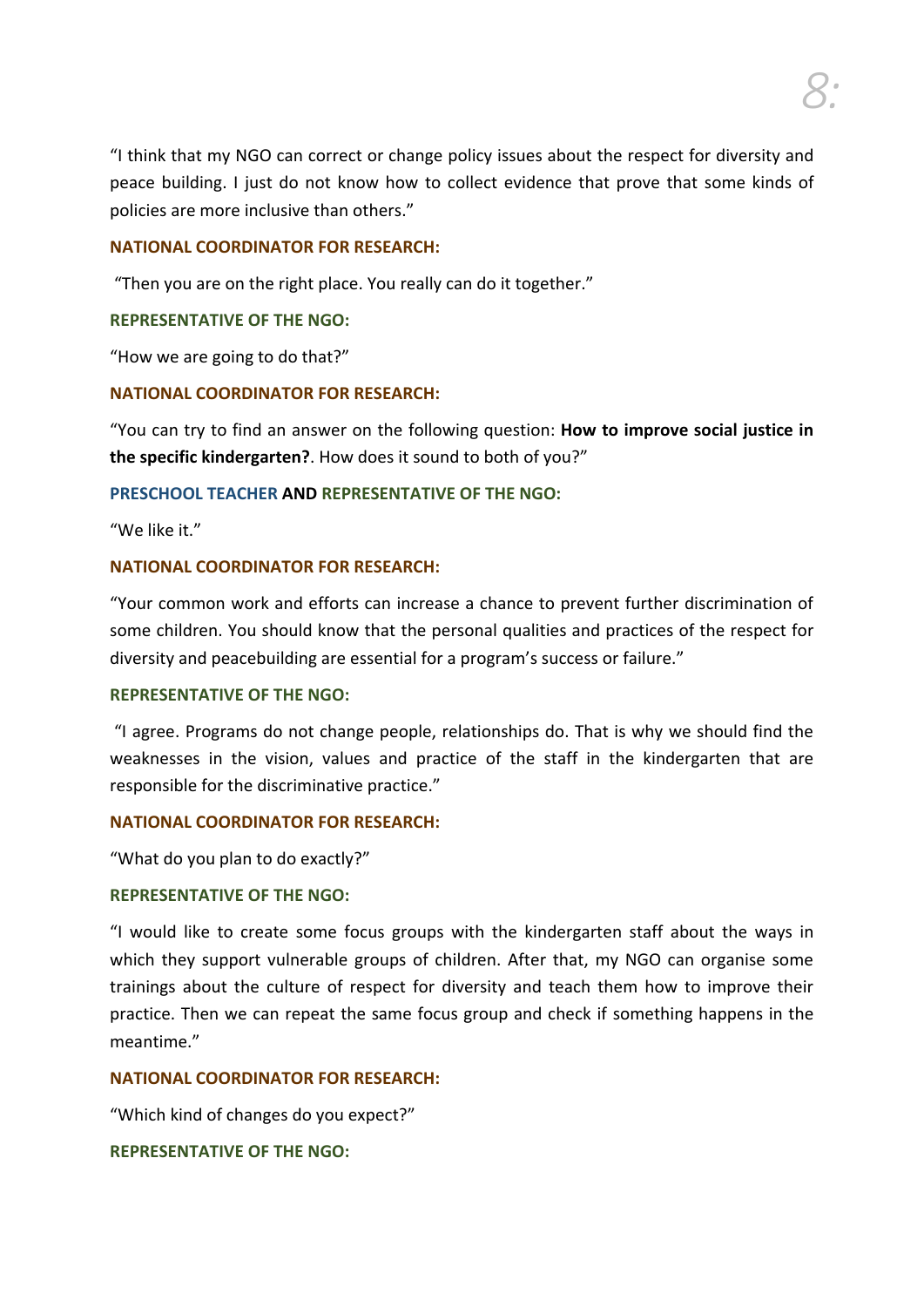"I believe that the new knowledge will have some positive impact on the practice of the kindergarten staff and that it will help this girl and other children who are different in any sense feel and behave better."

### **NATIONAL COORDINATOR FOR RESEARCH:**

"I think so, but how you will know that something important happened? Focus groups can be one, but not only source of evidence."

#### **REPRESENTATIVE OF THE NGO:**

"We will also observe their practice. We also can implement some attitude and rating scales or questionnaires?"

### **NATIONAL COORDINATOR FOR RESEARCH:**

"Yes, it is a good idea. You should also involve your colleagues and kindergarten staff in the process of planning your action research. Like that, you will ensure that the participants have some benefit of the research process and their results. Without that condition, it does not make sense."

### **REPRESENTATIVE OF THE NGO:**

"It seems very exciting and powerful. At the same time, this experience will help my NGO to try out the impact of its programs in a real life setting."

### **NATIONAL COORDINATOR FOR RESEARCH:**

"Moreover, you and the preschool teacher should analyse, interpreting and understanding collected data before and after the actions which you will take. It is a precondition for the last stage of the action research, called **sharing the lessons**."

#### **PRESCHOOL TEACHER:**

"How we can do it?"

### **NATIONAL COORDINATOR FOR RESEARCH:**

"You will make a connection between your actions and changes in behaviour of your target group. By this way, you will find some principles or regularities that can confirm your expectation that the PRECEDE toolkit, as well as training of the kindergarten staff, result with the improvement of the social justice in some kindergarten. It should be visible in the fact that every child in this kindergarten feels that he or she is welcome and belongs to our society. All of that will be based on the improvement of skills of kindergarten staffs and children for the respect for diversity."

#### **REPRESENTATIVE OF THE NGO:**